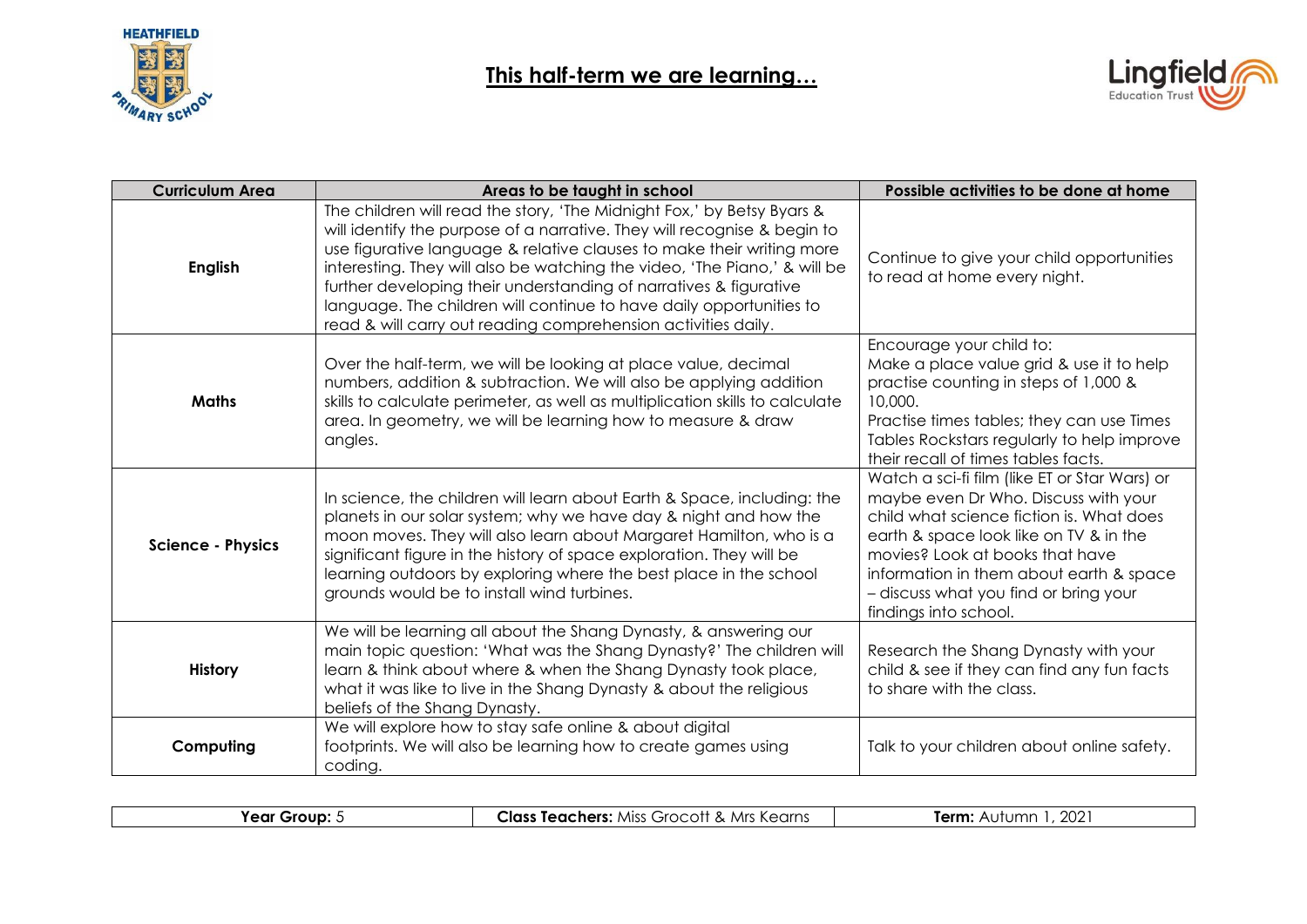



| <b>RE</b>    | We will be learning about The Qur'an & why it is important to Muslims,<br>reading passages from the Qur'an & learning how Muslims use it<br>today. We will also be virtually exploring a mosque & learning more<br>about this place of worship.                                                                                                                                                                                                                                | Encourage conversations at home about<br>the subject. Discuss the importance of<br>respecting the beliefs of others. You could<br>visit a local church to find out more.                                            |
|--------------|--------------------------------------------------------------------------------------------------------------------------------------------------------------------------------------------------------------------------------------------------------------------------------------------------------------------------------------------------------------------------------------------------------------------------------------------------------------------------------|---------------------------------------------------------------------------------------------------------------------------------------------------------------------------------------------------------------------|
| <b>PE</b>    | The children will focus on tennis, developing skills such as performing<br>underarm & overarm serves. They will apply these skills in games.                                                                                                                                                                                                                                                                                                                                   | Make sure your child arrives at school in<br>their PE kit on Mondays, so that they can<br>fully participate in all PE activities.                                                                                   |
| <b>Music</b> | We will explore the question, 'How does music bring us together?' The<br>children will answer this by listening, singing, composing & performing<br>music. By the end of the term, they will have learned a new song &<br>how to play the glockenspiel.                                                                                                                                                                                                                        | Listen to music at home. Encourage your<br>child to talk about how it makes them feel<br>& what they like & dislike about songs &<br>music.                                                                         |
| Art          | We will take part in a whole-school art project<br>based on a book called, 'Rules of Summer,' by<br>Shaun Tan. Our focus in Year 5 will be to produce a<br>piece of artwork around the theme of jars. The<br>children will use different shading techniques in<br>order to produce their piece of art.                                                                                                                                                                         | You could research Shaun Tan & try to<br>learn the lyrics to Shakira (Gazelle), 'Try<br>Everything.'                                                                                                                |
| French       | This half-term, the children will focus on the topic of, 'Family.' They will<br>learn how to talk about their families in French.                                                                                                                                                                                                                                                                                                                                              | Challenge your child to talk about the<br>family using the vocabulary learned at<br>school.                                                                                                                         |
| <b>PSHE</b>  | The children will learn about people who look after them, their family<br>networks & who to go to if they are worried. They will identify their<br>special people (family, friends & carers), what makes them special &<br>how special people should care for one another. The children will<br>learn how to communicate their feelings to others, to recognise how<br>others show feelings & how to respond. They will learn to describe<br>what makes someone a good friend. | Talk with the children at home about their<br>friendships. Discuss what makes a good<br>friend & who their good friends at school<br>are. Remind them who they can speak to<br>if they are worried about something. |

|--|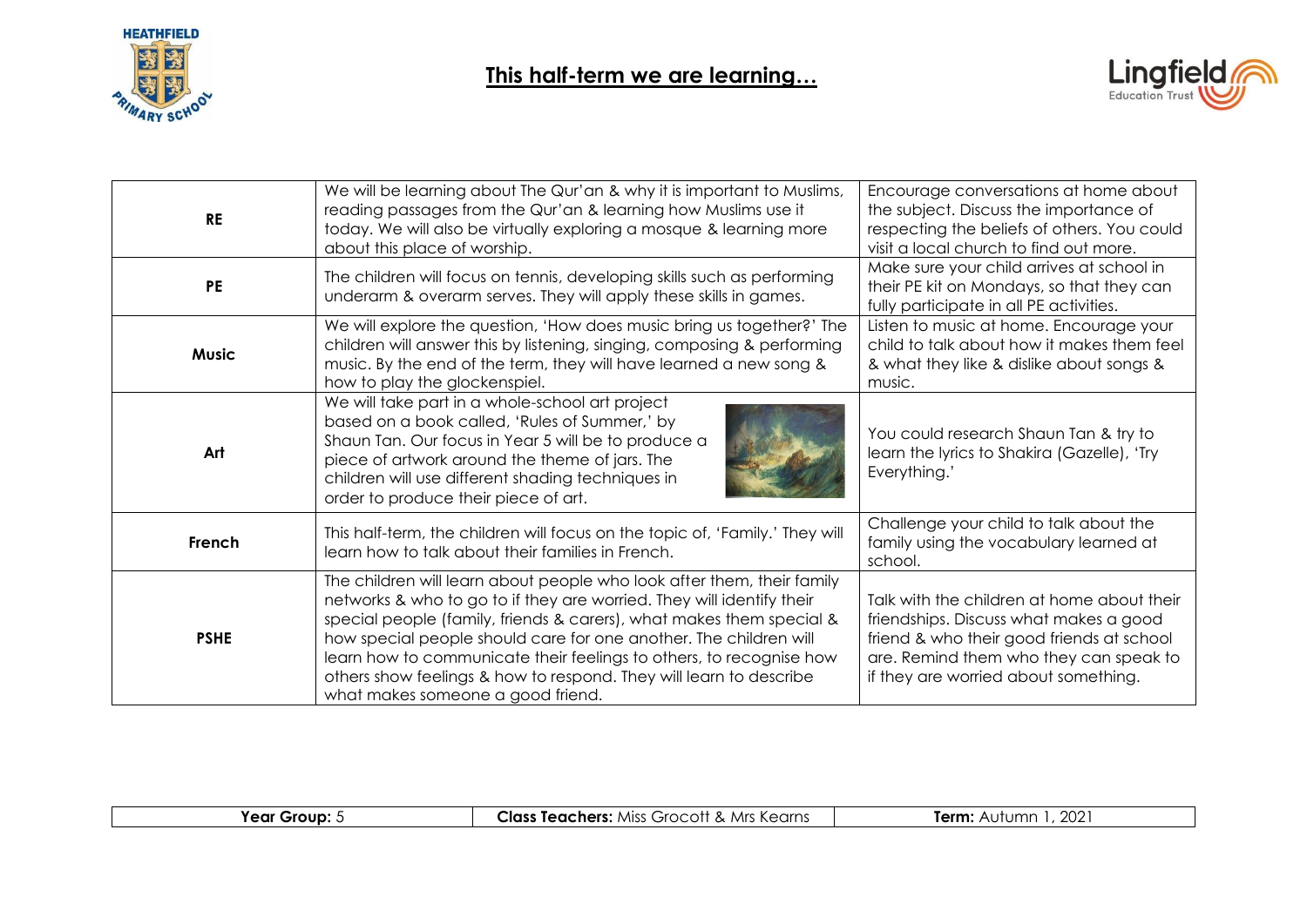



| <b>Curriculum Area</b>     | Areas to be taught in school                                                                                                                                                                                                                                                                                                                                                                                                                                              | Possible activities to be done at home                                                                                                                                                                                                |
|----------------------------|---------------------------------------------------------------------------------------------------------------------------------------------------------------------------------------------------------------------------------------------------------------------------------------------------------------------------------------------------------------------------------------------------------------------------------------------------------------------------|---------------------------------------------------------------------------------------------------------------------------------------------------------------------------------------------------------------------------------------|
| <b>English</b>             | We will be reading the story, 'Cosmic,' written by Frank Cottrell-<br>Boyce. Our writing & reading tasks based around this book will<br>include creating our own theme park advertisement. In poetry<br>lessons, we will also be looking at symbolism in the poem, 'In Flanders<br>Fields' by John McCrae, & perfecting our performance poetry skills.                                                                                                                    | Continue to give your child opportunities to read at<br>home every night.<br>Support them in learning their weekly spellings.                                                                                                         |
| <b>Maths</b>               | Over the half-term, we will focus on multiplication & division;<br>including multiples, factors, common factors & prime numbers. We<br>will also be learning about fractions. We will focus on arithmetic so<br>we can practise our basic skills in addition, subtraction, multiplication<br>& division, which will underpin our main mathematical concepts.                                                                                                              | Encourage your child to practise times tables. They<br>can be encouraged to use Times Tables Rockstars as<br>much as possible to help improve their recall of facts.                                                                  |
| <b>Science - Chemistry</b> | We will learn about the properties of a range of materials & how<br>these can be altered. We will look at reversible & irreversible changes<br>& investigate how to separate mixtures. We will look at the work of<br>three significant chemists: Ruth R Benerito, Spencer Silver & Alexander<br>Parkes.                                                                                                                                                                  | Look at items around the household. Discuss with<br>your child what they are made from. Why are they<br>made out of these materials? For example, why are<br>radiators made out of metal?                                             |
| Geography                  | We will learn about sustainability & answer the question: Is there<br>Enough for Everyone? The children will think about the needs of a<br>settlement, & of the planet as a whole. They will find out where<br>resources such as power & food come from, & look at ways in which<br>natural resources can be conserved. After discussing the idea of a<br>carbon footprint, they will have the chance to consider how their<br>actions impact on others around the world. | Discuss this very important topic with your children at<br>home. Is there anything you do at home to help the<br>planet, such as recycling, taking showers instead of<br>baths or turning lights off when you are not in the<br>room? |
| Computing                  | We will be learning about spreadsheets & use terminology<br>such as 'formula' & 'cells'. We will create spreadsheets that<br>convert centimetres to metres & miles to kilometres, to<br>calculate the area & perimeter of rectangles. We will model a<br>real-life situation & come up with solutions that can be<br>practically applied.                                                                                                                                 | You could create your own spreadsheet at home.<br>There are some useful resources here:<br>https://www.primaryresources.co.uk/ict/ict2.htm                                                                                            |

| Year<br>Grour | Clαs:<br>∩rne<br>Teachers:<br>. Miss<br>Grocott<br>. & Mrs "<br>S VAGILIS | $\sim$<br>Term:<br>. It 1<br>▵<br>∴ ZU∠<br>ונור<br>. |
|---------------|---------------------------------------------------------------------------|------------------------------------------------------|